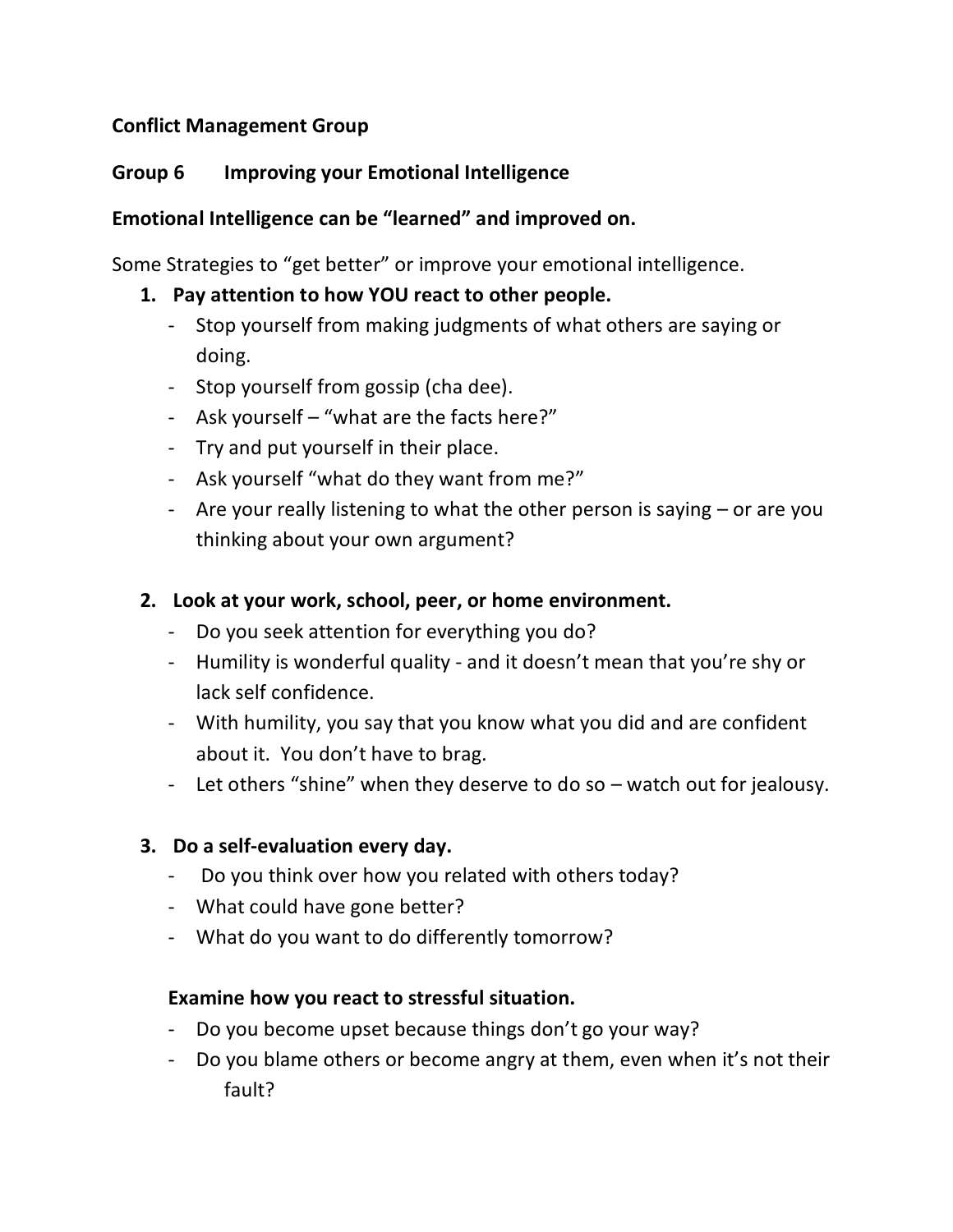- Are you able to stay calm and in control of your thoughts/feelings when things don't go the way you want them to?

# **4. Take responsibility for ALL your actions and decisions.**

- If you hurt someone's feelings apologize directly.
- People are usually more willing to forgive and forget if you make an honest attempt to make things right.

# **5. Examine your actions.**

- If your decision impacts others, put yourself in their place.
- What would it be like to "walk" in their shoes?